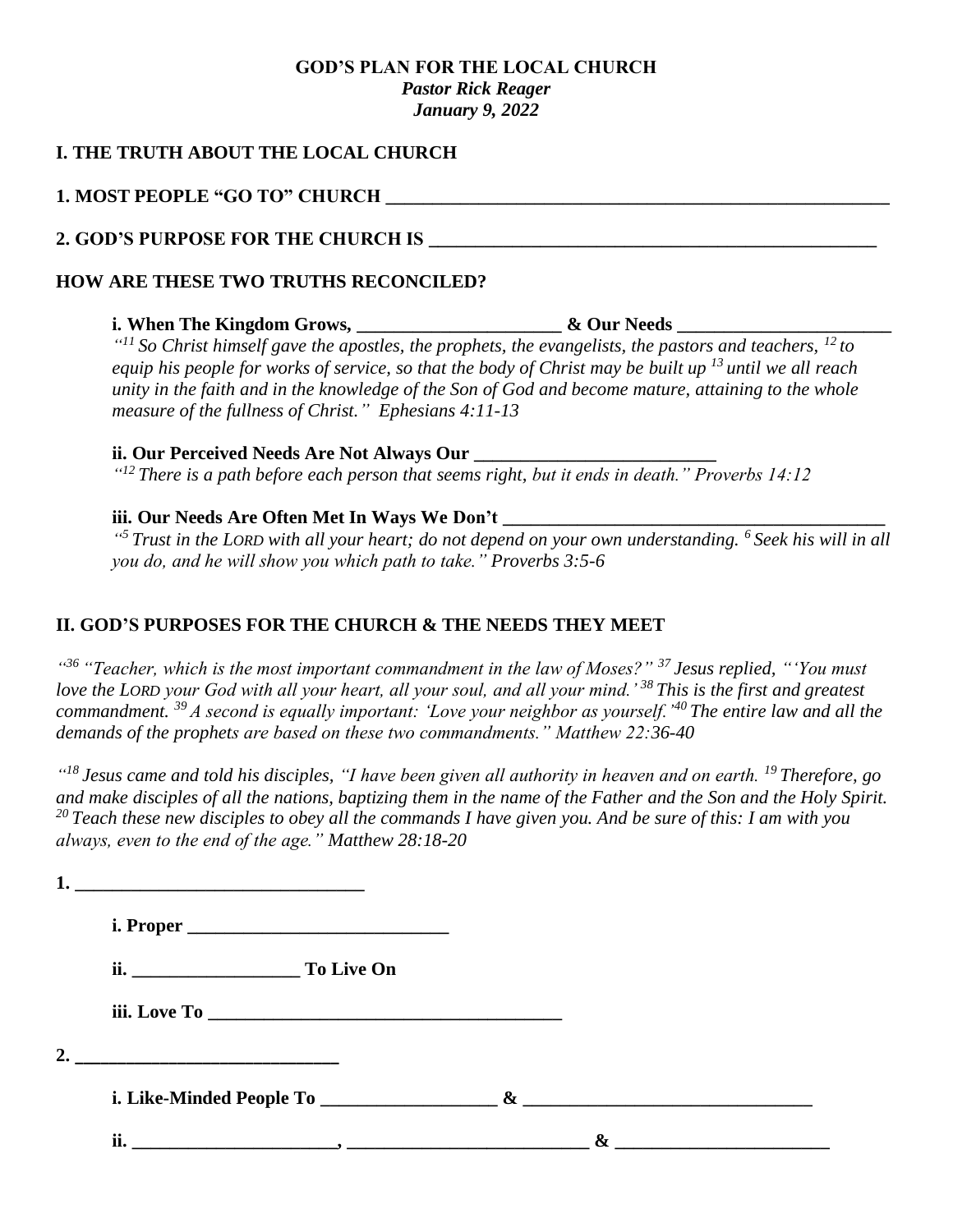| i.  |  |  |
|-----|--|--|
| ii. |  |  |
|     |  |  |

*" <sup>25</sup> And let us not neglect our meeting together, as some people do, but encourage one another, especially now that the day of his return is drawing near." Hebrews 10:25*

*" <sup>42</sup> All the believers devoted themselves to the apostles' teaching, and to fellowship, and to sharing in meals (including the Lord's Supper), and to prayer. <sup>43</sup> A deep sense of awe came over them all, and the apostles performed many miraculous signs and wonders. <sup>44</sup> And all the believers met together in one place and shared everything they had. <sup>45</sup> They sold their property and possessions and shared the money with those in need. <sup>46</sup> They worshiped together at the Temple each day, met in homes for the Lord's Supper, and shared their meals with great joy and generosity — <sup>47</sup> all the while praising God and enjoying the goodwill of all the people. And each day the Lord added to their fellowship those who were being saved." Acts 2:43-47*

# **III. HOW CAN I MAXIMIZE WHAT I GET FROM MY CHURCH?**

**\_\_\_\_\_\_\_\_\_\_\_\_\_\_\_\_\_\_\_\_\_\_\_\_\_\_\_\_\_\_\_\_\_\_\_\_\_\_\_\_\_\_\_\_\_\_\_\_\_\_\_\_\_\_\_**

# **1. SINCE I AM**  . ADOPT

*" <sup>4</sup> You are coming to Christ, who is the living cornerstone of God's temple. He was rejected by people, but he was chosen by God for great honor. <sup>5</sup> And you are living stones that God is building into his spiritual temple. What's more, you are his holy priests." 1 Peter 2:4-5*